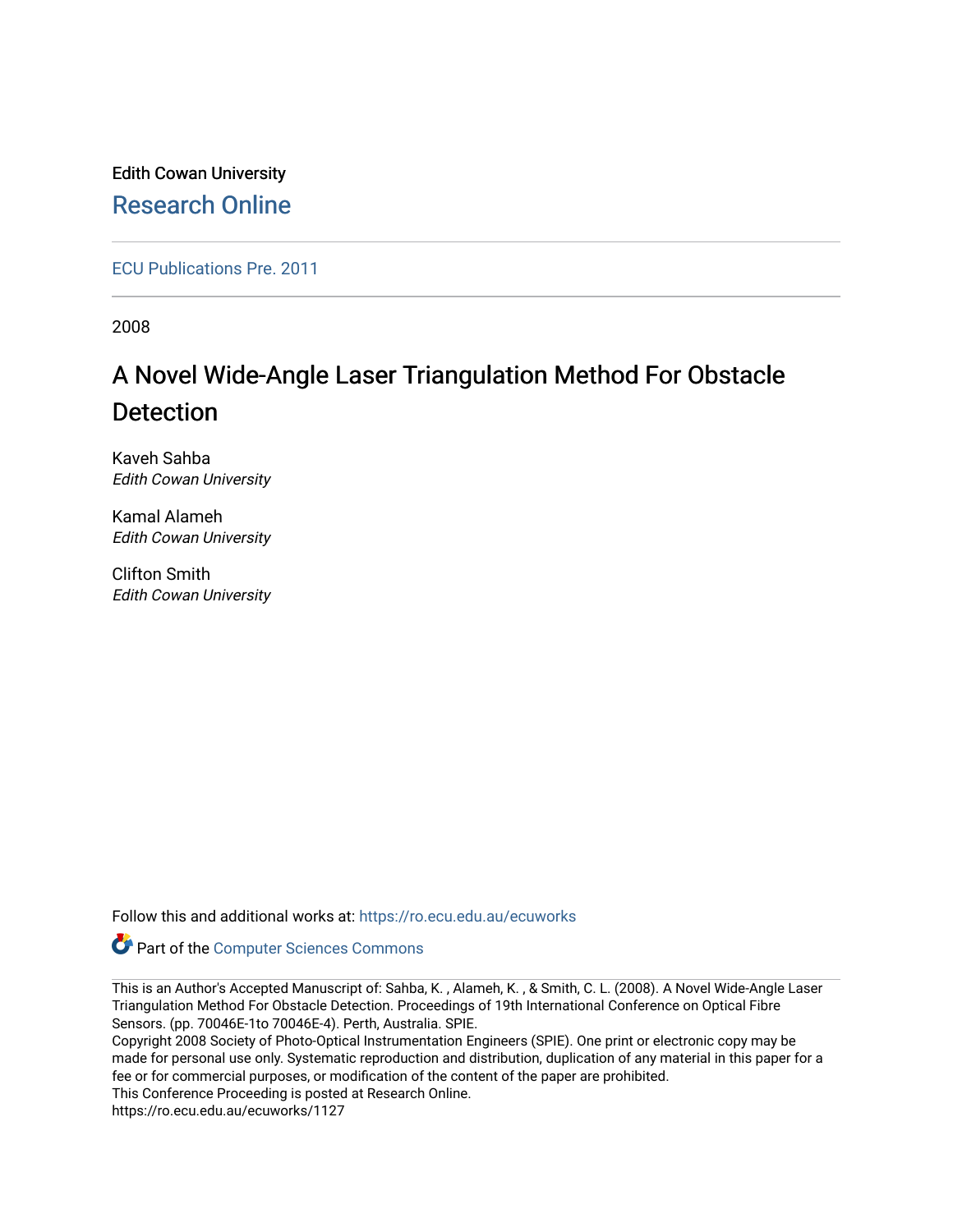# **A novel wide angle laser triangulation method for obstacle detection**

Kaveh Sahba<sup>a</sup>, Kamal E. Alameh<sup>a</sup>, Clifton L. Smith<sup>b</sup>

<sup>a</sup>Western Australia Centre of Excellence for MicroPhotonic Systems; <sup>b</sup>School of Engineering,

Edith Cowan University, 100 Joondalup Dve, Joondalup, 6027 Western Australia.

#### **ABSTRACT**

Indoor active triangulation to laser spots generated by quasi-cylindrical cavity is demonstrated. Principal ray trajectory is modeled using a system of linear equations and fundamental ray geometry. Each ray's unique outgoing angle and baseline is calculated and used to derive the range to the corresponding spot. Above 98% accuracy is achieved over an approximate range of 5m, demonstrating a novel motionless laser scanning technique with a wide scanned angle and no moving parts.

**Keywords:** Laser sensors, laser range finder, optical design

## **1. INTRODUCTION**

Currently, laser beam deflection is achieved by electro-mechanically driving single or multi-faceted rotating polygon mirrors, usually in combination with galvanometric/resonant mirrors. Mechanical laser scanners have several drawbacks, namely, (i) the intrinsic motion of the mirrors and motors cause scanning problems which are the hardest to quantify and correct, (ii) the acceleration time taken to reach the constant scanning speed from a stationary position can result in range measurements being stored at the wrong corresponding points in the scanned image, (iii) the performance in terms of maintaining an accurate deflection beam path is prone to manufacturing tolerances, and (iv) dynamic track and jitter errors are caused by tolerances for polygon machining errors, mounting errors, mounting-hub errors, random wobble caused by ball bearings, motor cogging and torque variations [1]. Laser scanning, in general, is much more sensitive to vibration than a multi-beam stationary optic approach [2]. In particular, mirror device scanners are slow, bulky and expensive [3] and being inherently mechanical they wear out as a result of acceleration, cause deflection errors and require regular calibration [4]. A comprehensive discussion of rotary and galvanometer/resonant mirror scanning errors can be found in [5].

In this paper, an approach to generating multiple beams over a wide angle with no moving parts and deriving the range to the corresponding laser spots falling on the surrounding perimeter is demonstrated. A novel optical piece in the form a cylindrical quasi-cavity with 45° curvature has been fabricated and used to perform structured laser light projection in the form of a spot array. By applying nano-layered thin film coatings on both interfaces, at every reflection with the outer interface, a fraction of the light is transmitted through the cavity, generating a laser spot. The reflected power undergoes further reflections within the cavity to generate many subsequent laser spots.

The active laser triangulation arrangement is modelled using a system of linear equations where principal rays and components are plotted as straight lines and circles. Using this model and ray geometry, each outgoing beam's angle, bearing and baseline distance are calculated. Ranging is conducted in a controlled indoors environment and yields high accuracy (>98%) with small standard deviation, validating the algebraic approach to simulating the arrangement.

# **2. QUASI-CYLINDRICAL OPTICAL CAVITY MULTI-LASER BEAM GENERATION**

The custom concentric concave-convex cavity, shown in Fig. 1, comprises an inner interface and outer interface of radii  $R_1$  and  $R_2$ , respectively, separated by a BK-7 glass medium of thickness  $d = R_2 - R_1$ , and entrance and exit windows. Light transmission is achieved by depositing nano-layered thin film coatings on both interfaces. The rear side is deposited with a highly reflective coating (R≥99%) and the front side with a partial transmission coating (T≤13%), effective over the 600 – 900nm waveband. At every reflection with the outer interface, a fraction of the light is transmitted through the cavity thus generating a laser spot. The reflected power undergoes further reflections within the cavity to generate subsequent laser spots. The inter-beam spacing is controlled by adjusting the incident angle of the injected laser beam.

19th International Conference on Optical Fibre Sensors, edited by David Sampson, Stephen Collins, Kyunghwan Oh, Ryozo Yamauchi, Proc. of SPIE Vol. 7004, 70046E, (2008) 0277-786X/08/\$18 doi: 10.1117/12.786532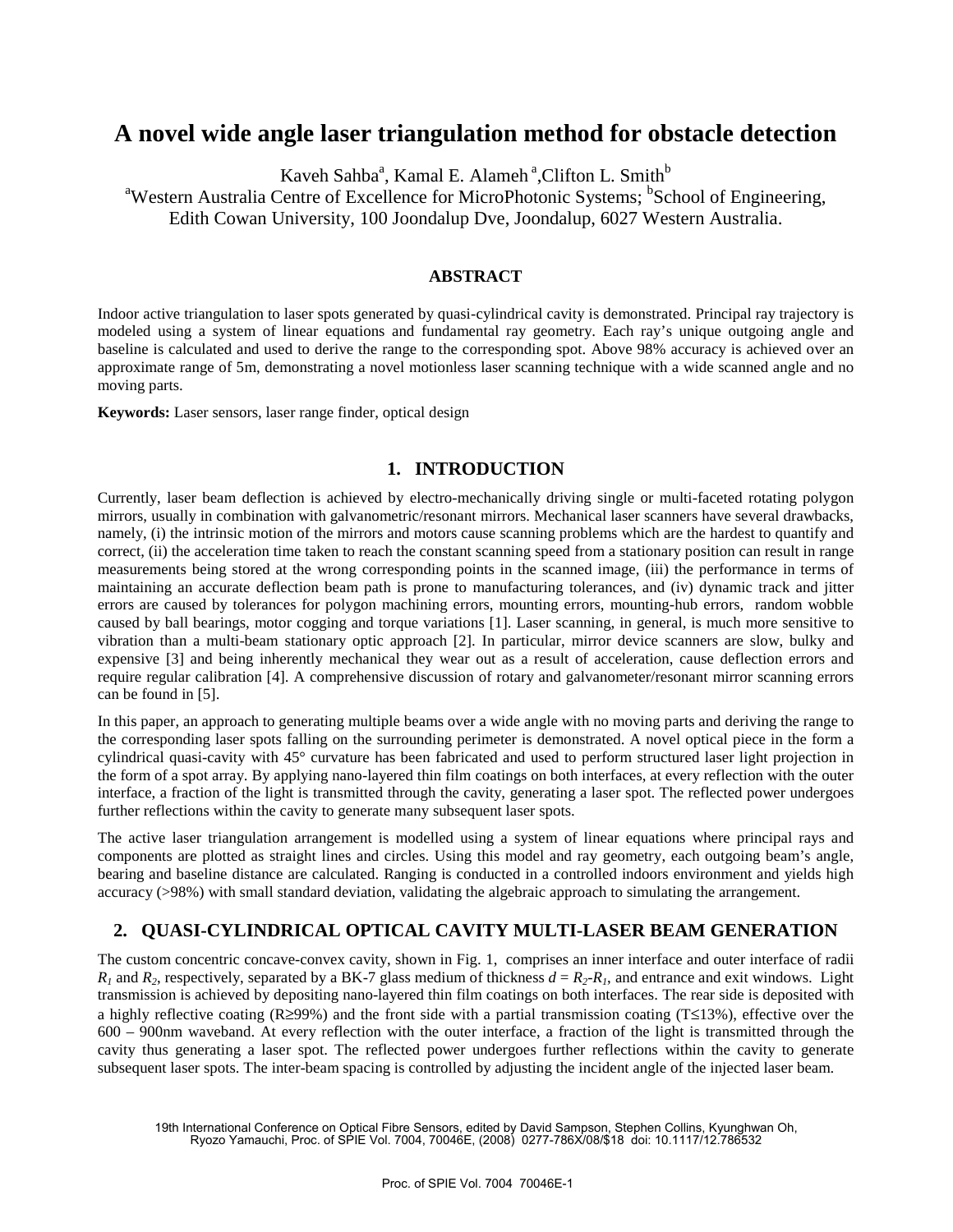

Fig. 1. (a) Quasi-cylindrical cavity, (b) entrance close-up plot and (c) ray trajectory plot over 90º.

#### **3. ACTIVE TRIANGULATION GEOMETRY FUNDAMENTALS**

The basic geometry of an active triangulation system involves an imaging device of focal length  $f$  positioned in line with the Z-axis, with the X-axis running through its lens centre. To the left of the lens, at a baseline distance β*,* a laser source launches a light beam at a variable angle *w*. The image point lying on the *u* plane, together with β, *w* and ƒ determine the X and Z coordinates of the illuminated target point. The forward distance, *z* and horizontal distance, *x* to the projected laser spot from the lens centre are given by [6]:

$$
x = f \cdot \frac{\beta}{f \cot(w) - u} \cdot u \,,\tag{1}
$$

$$
z = f \cdot \frac{\beta}{f \cot(w) - u} \cdot f \tag{2}
$$

The direct distance from the lens centre to the projected spot is  $R = \sqrt{x^2 + z^2}$ .

## **4. LASER TRIANGULATION SETUP INCLUDING THE OPTICAL CAVITY**

Fig. 2(a) illustrates principal rays of the novel triangulation system incorporating the quasi-cylindrical optical cavity. Adopting the linear algebraic ray tracing method from [7], cavity interfaces and rays are predicted using equations for circles and straight lines, respectively. Fig. 2 indicates that each outgoing laser beam has unique  $\beta$  and  $w$  values with respect to the rotated lens line, *L*. Fig. 2(b) shows the experimental setup that was used to demonstrate active triangulation using the quasi-cylindrical optical cavity of 45° curvature.



Fig. 2. (a) Principal ray plot and (b) photo of the experimental setup using the quasi-cylindrical optical cavity. Each ray's outgoing angle with respect to the lens line of slope  $L_m$  is: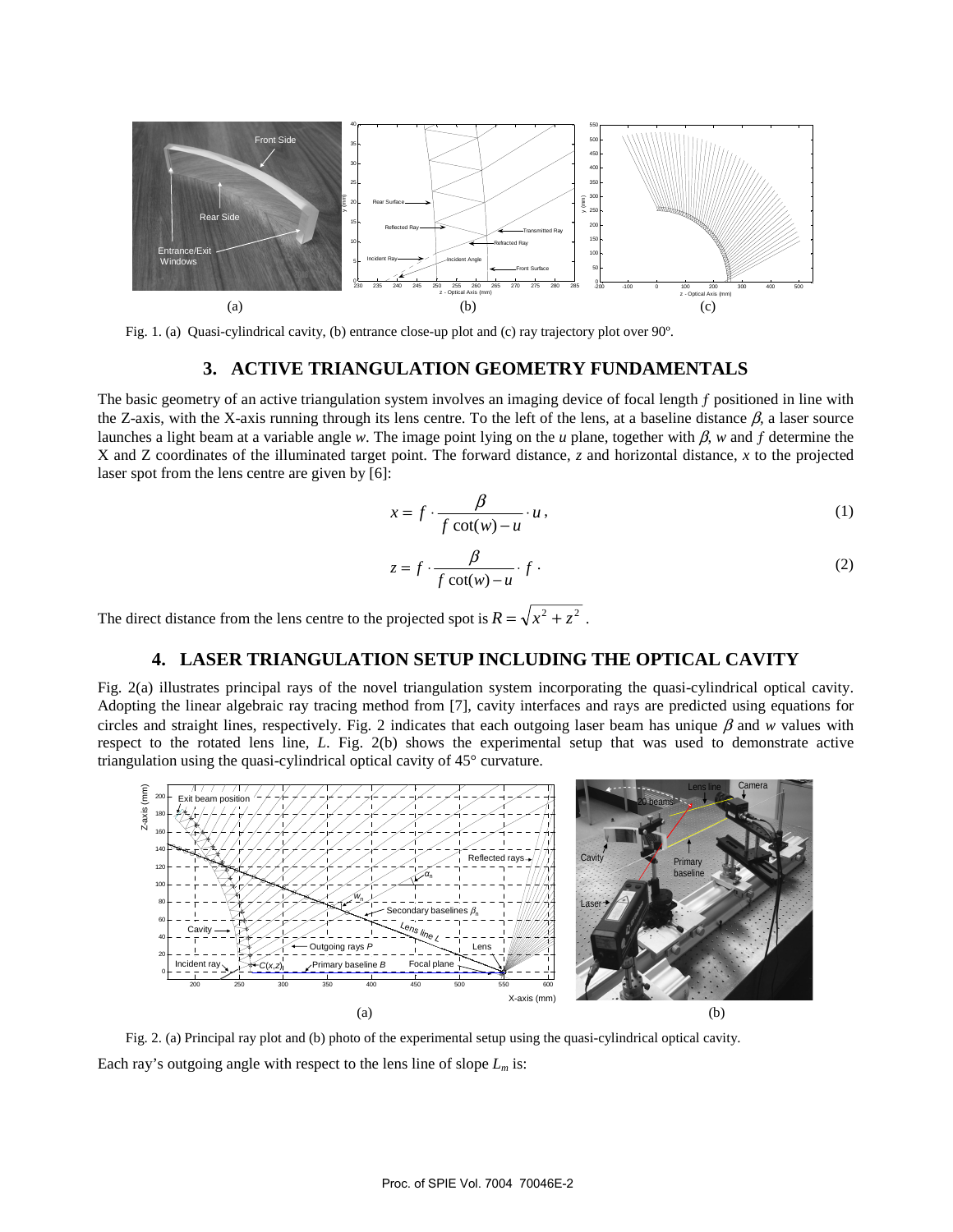$$
w = \tan^{-1}\left(\frac{\alpha - L_m}{1 + \alpha \cdot L_m}\right). \tag{3}
$$

The baseline distance,  $\beta$  is calculated as:

$$
\beta = \sqrt{(\beta(x) - L(x)) + (\beta(z) - L(z))}.\tag{4}
$$

Twenty laser spots were generated when an incident laser beam was injected through the entrance window. The cavity's orientation and position were adjusted using a tilt and precision translation stage, respectively. Note that the number of outgoing beams depends on the position and incident angle of the input laser beam.

The incident beam was produced by a 632.3nm, 1mW, HeNe laser, which was mounted onto a rotating stage with a  $0.5^{\circ}$ step. To image the projected laser spots, a  $\frac{1}{2}$ " interline transfer CCD imager was employed, comprising of 768(H)  $\times$ 494(V) pixels of size 8.4  $\times$  9.8 $\mu$ m. A C-mount TV lens of focal length  $f = 12.5$ mm, focused at infinity, collected the reflected laser light. The lens iris was adjusted appropriately to avoid saturation of the imaged spot. Images from the camera were digitized in 12-bit form using a Spiricon Plug and Play PCI frame grabber. Both the quasi-cavity and camera were staged on a common rail. The distance between them defines the primary baseline,  $B = 0.3$ m, as shown in Fig. 2(b). One image was acquired of spots 11 to 20 to validate the concept. The camera angle, *Lθ,* was set at 73º with respect to the X-axis. Three screens were placed between the camera and the laboratory wall to demonstrate that a closer object's range, with respect to the wall could be accurately determined.

An intensity profile was taken across every spot and the digital pixel array processed to find the peak intensity pixel position using the Gaussian sub-pixel peak position estimator algorithm defined in [8] as follows:

$$
\delta = \frac{1}{2} \frac{\ln(f(u-1)) - \ln(f(u+1))}{\ln(f(u-1)) - 2 \cdot \ln(f(u)) + \ln(f(u+1))},\tag{5}
$$

where *u* is the pixel position of the observed peak sensor reading with an intensity of  $f(u)$ . The peak position of a laser beam spot imaged at pixel position  $u$  is offset by the estimated pixel fraction  $\delta$ .

To calibrate the system, constrained nonlinear optimization was used to find the optimal values of parameters subject to uncertainties. The optimization was based on the minimization of the least square error, namely:

$$
\sum_{i=1}^{20} \left( \mathbf{R}_i - \hat{\mathbf{R}}_i \right)
$$

where  $R_i$  is the actual range and  $\hat{R}_i$  is the calculated range for the *i*<sup>th</sup> laser spot. The two most significant uncertainties in the experimental setup were:

- 1. The imager pixel size. Although already manufacturer-specified, the pixel pitch was not known, thus producing error in calculating the captured ray's physical position on the image sensor. Hence, a pixel scaling factor, *η*, was used. In this experiment,  $\eta = 1.0137$ .
- 2. The angle of the lens line,  $L_{\theta}$ , which was not accurate since the camera's rotating stage was fixed using a single bolt. The optimized  $L_\theta$  was 72.237°.

Other uncertainties included the exact position of the lens centre along the optical axis within the complex TV lens system and the centre-to-centre alignment of the image sensor and lens. An alignment error attributed to the primary baseline, *B*, running directly through the lens centre can exist. Note that if the camera was displaced vertically, the lens would not be in the same plane as *B*, and this would lead to inaccuracy in range measurements.

#### **5. RESULTS AND DISCUSSION**

Four frames of the imaged beam spots were taken and the mean range, R, for every spot was obtained as shown in Fig. 3 (a). Since the standard deviations of the mean range were small, they were plotted separately as shown in Fig. 3(b).